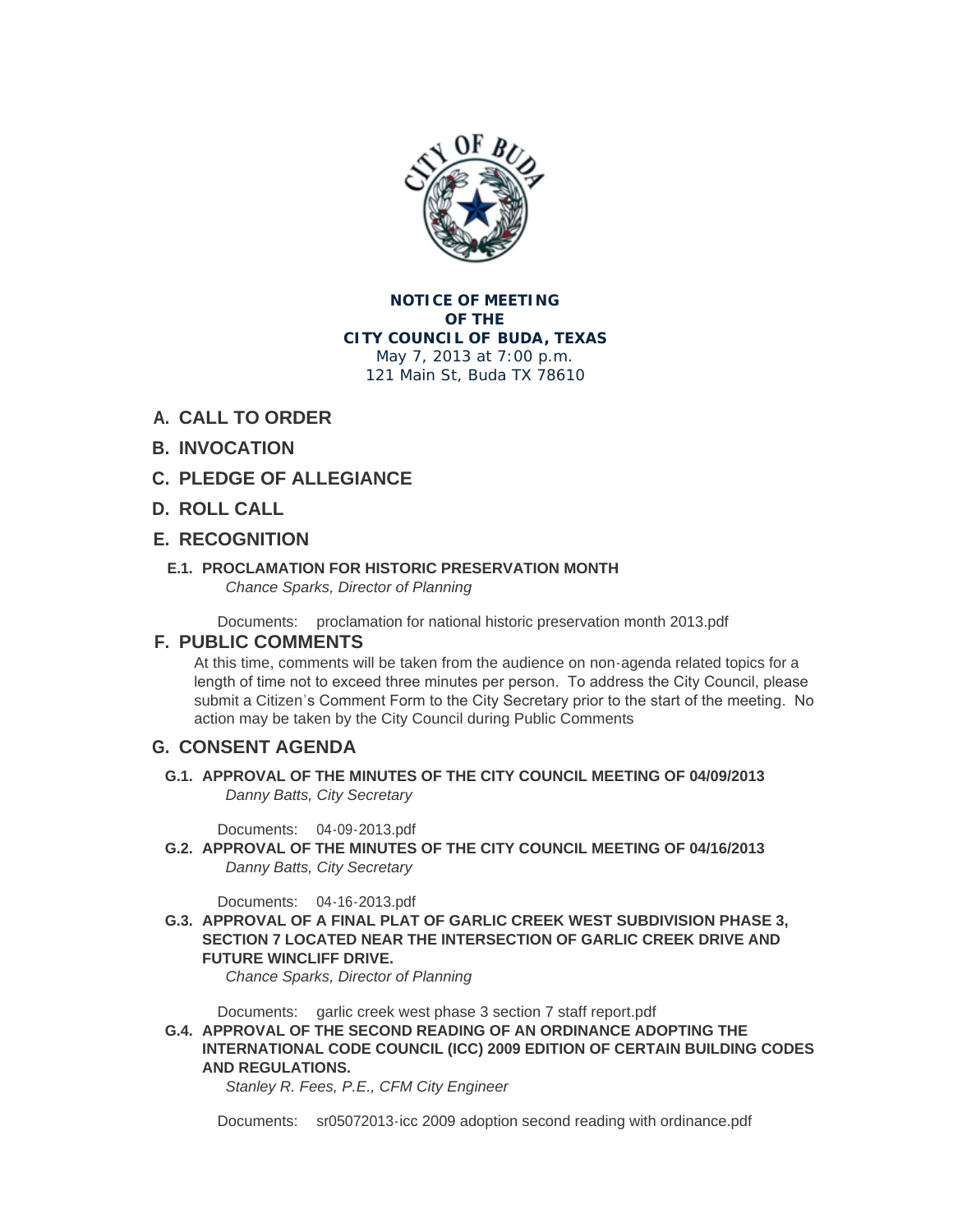**APPROVAL OF THE SECOND READING OF AN ORDINANCE AMENDING THE UNIFIED G.5. DEVELOPMENT CODE SECTION 9.3 AS IT RELATES TO STANDARDS FOR THE ACCEPTANCE OF PUBLIC IMPROVEMENTS.**

*Chance Sparks, Director of Planning*

Documents: [udc text amendment infrastructure camera.pdf](http://ci.buda.tx.us/AgendaCenter/ViewFile/Item/289?fileID=725)

**APPROVAL TO USE ASSET FORFEITURE FUNDS TO PURCHASE EQUIPMENT FOR G.6. THE BUDA POLICE DEPARTMENT**

*Bo Kidd - Chief of Police*

Documents: [agenda summary.pdf](http://ci.buda.tx.us/AgendaCenter/ViewFile/Item/295?fileID=747), [foreiturefundoptics.pdf](http://ci.buda.tx.us/AgendaCenter/ViewFile/Item/295?fileID=731)

#### **PRESENTATION H.**

**PRESENTATION REGARDING A POST-EVENT REPORT ON THE LOUISIANA SWAMP H.1. THING & CRAWFISH FESTIVAL HELD APRIL 6, 2013 IN BUDA CITY PARK.** *Lysa Gonzalez, Director of Tourism*

Documents: [post event report - crawfish festival.pdf](http://ci.buda.tx.us/AgendaCenter/ViewFile/Item/291?fileID=728)

**PRESENTATION AND DISCUSSION BY BUDA AREA CHAMBER OF COMMERCE H.2. MANAGING DIRECTOR J.R. GONZALES REGARDING CHAMBER ACTIVITIES AND UPDATES.** 

*J.R. Gonzales, BACC Managing Director*

Documents: [sr050713\\_chamber presentation.pdf](http://ci.buda.tx.us/AgendaCenter/ViewFile/Item/284?fileID=729)

**PRESENTATION AND DISCUSSION WITH DIRECTION TO STAFF ON AN UPDATE TO H.3. THE ECONOMIC DEVELOPMENT STRATEGIC PLAN AND RETAIL LEAKAGE STUDY** *Sean Garretson, Pegasus Planning, LLC.*

Documents: [sr050713\\_edc presentation.pdf](http://ci.buda.tx.us/AgendaCenter/ViewFile/Item/283?fileID=721), buda council and ed board presentations.pdf

### **REGULAR AGENDA ITEMS I.**

**DELIBERATION AND POSSIBLE ACTION ON A REQUEST BY DODI SALAZAR FOR A I.1. 3:00 A.M. ACCESS TO STAGECOACH PARK ON MAY 18TH, 2013 FOR HER DAUGHTER'S GRADUATION PARTY.**

*Andrew Czimskey, Director of Parks and Recreation*

Documents: [park hours extension 5-7-2013.pdf](http://ci.buda.tx.us/AgendaCenter/ViewFile/Item/298?fileID=737)

**DELIBERATION AND POSSIBLE ACTION ON AN ORDINANCE AMENDING ARTICLE I.2. 14.03 OF THE CODE OF ORDINANCES REGARDING THE SALE OF FIREWORKS BY ESTABLISHING AN AMORTIZATION PROCESS FOR FIREWORKS SALES FACILITIES FOLLOWING ANNEXATION AND FURTHER PROHIBITING THE SALE OF FIREWORKS WITHIN 5,000 FEET OF THE CITY LIMITS.**

*Chance Sparks, Director of Planning*

Documents: [fireworks regulation staff report.pdf](http://ci.buda.tx.us/AgendaCenter/ViewFile/Item/290?fileID=742)

**DISCUSS AND CONSIDER APPROVAL OF A RESOLUTION AUTHORIZING THE CITY I.3. OF BUDA TO ENTER INTO AN INTERLOCAL AGREEMENT WITH THE REGION 4 EDUCATION SERVICE CENTER WHICH SPONSORS THE COOPERATIVE PURCHASING NETWORK (TCPN), PROVIDING FOR A COOPERATIVE PURCHASING PROGRAM FOR GOODS AND SERVICES**

*Andrew Czimskey, Director of Parks and Recreation.*

Documents: [resolution 5-7-2013.pdf](http://ci.buda.tx.us/AgendaCenter/ViewFile/Item/297?fileID=736)

**DISCUSSION AND POSSIBLE ACTION ON AMENDING THE START TIME OF I.4. REGULAR MEETINGS OF THE CITY COUNCIL FROM 7:00PM TO 6:30PM** *Kenneth Williams*

Documents: [staff reprt 746.pdf](http://ci.buda.tx.us/AgendaCenter/ViewFile/Item/300?fileID=748)

**STAFF REPORTS J.**